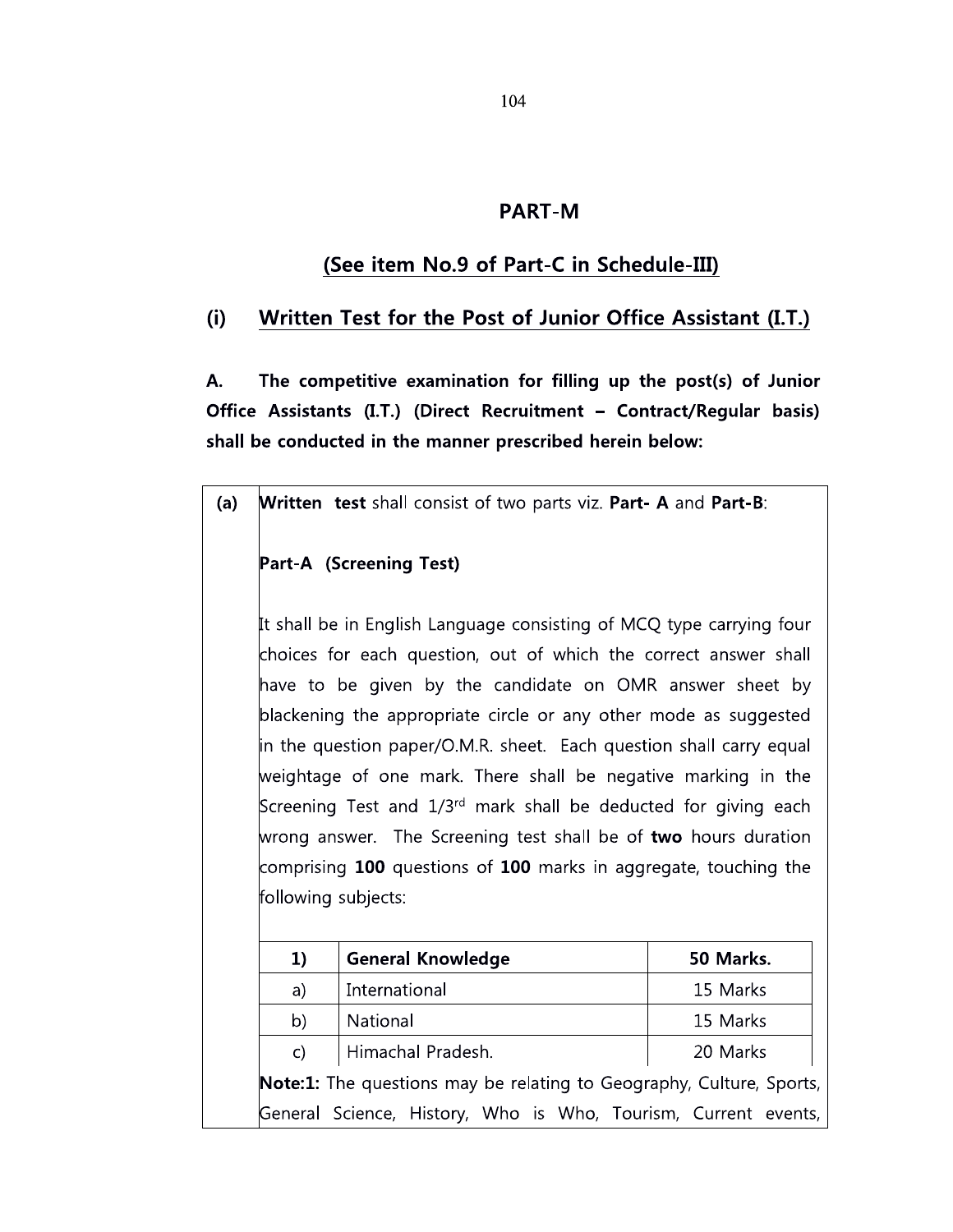| 2)          | <b>Basic knowledge of Computers</b>                                                                 | 30 marks.                                    |
|-------------|-----------------------------------------------------------------------------------------------------|----------------------------------------------|
| 3)          | Reasoning                                                                                           | 20 marks.                                    |
|             |                                                                                                     |                                              |
|             | <b>Note:2:</b> The O.M.R. sheets containing the answers of M.C.Q. type                              |                                              |
|             | questions shall be got evaluated through the electronic mode and                                    |                                              |
|             | the candidates qualifying the screening test by securing at least 50                                |                                              |
|             | per cent marks shall be called for the written examination, if they fall                            |                                              |
|             | in the ratio of $1/6$ which means six candidates against one vacancy                                |                                              |
|             |                                                                                                     |                                              |
|             |                                                                                                     |                                              |
|             | <b>PART-B (Computers, English and Hindi)</b>                                                        |                                              |
| advertised. | Written Test shall be of total 80 marks to be completed in 2<br>hours consisting of the following:- |                                              |
| (i)         | Essay, in English 300 words                                                                         |                                              |
| (i)         | Essay, in Hindi 300 words                                                                           |                                              |
| (iii)       | Translation from English toHindi (one                                                               |                                              |
|             | Paragraph containingat least five                                                                   |                                              |
|             | sentences)                                                                                          |                                              |
| (iv)        | Translation from Hindi to English (one                                                              |                                              |
|             | Paragraph containing at least five                                                                  |                                              |
|             | sentences)                                                                                          | 15 marks<br>15 marks<br>10 marks<br>10 marks |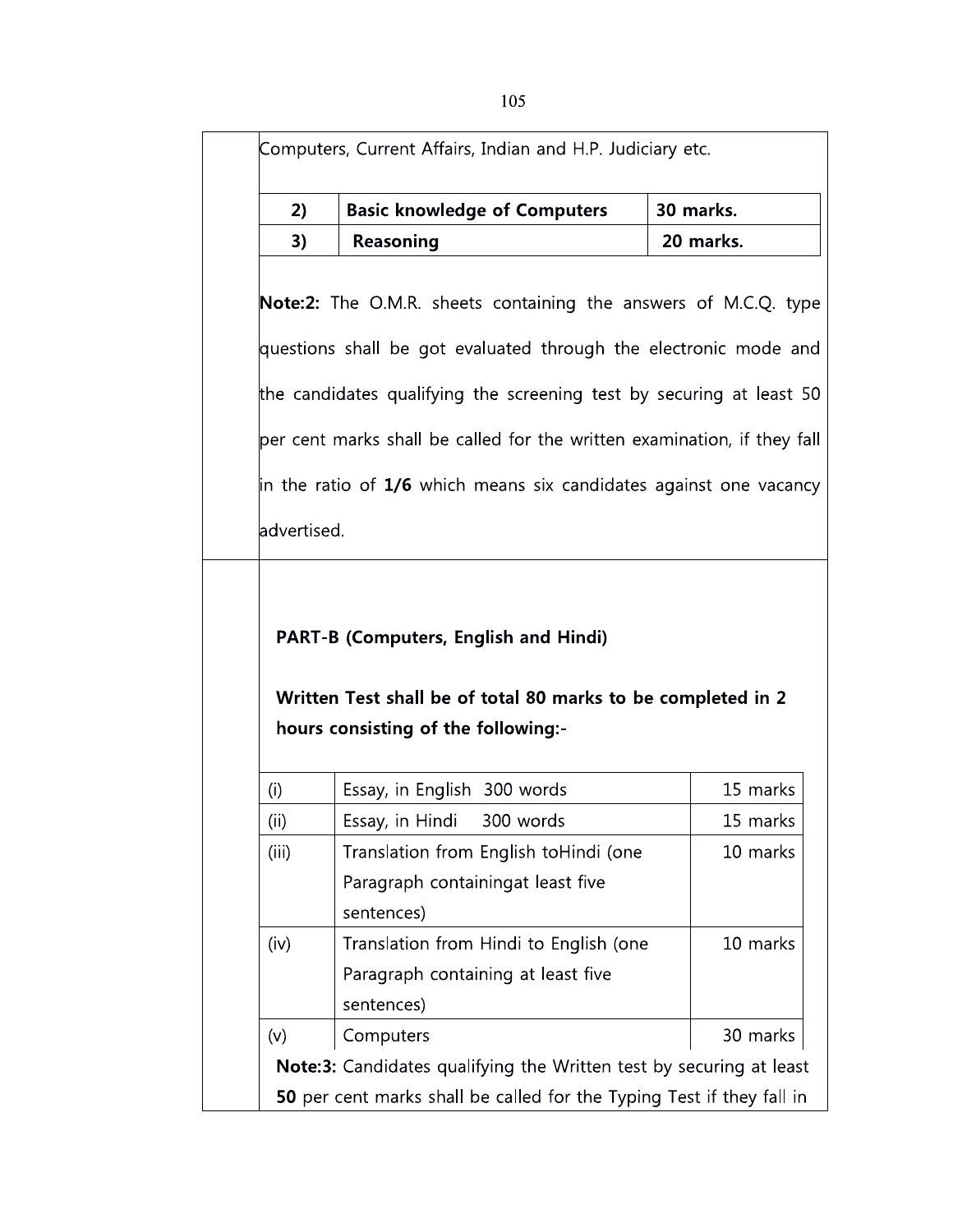|     | the ratio of 1:5 which means five candidates against one vacancy<br>advertised. |  |  |  |  |  |
|-----|---------------------------------------------------------------------------------|--|--|--|--|--|
| (b) | <b>Typing Test:</b>                                                             |  |  |  |  |  |
|     | The candidates shall have to qualify, typing test at 30 W.P.M., in              |  |  |  |  |  |
|     | English, on computers, wherefor a separate test shall be held.                  |  |  |  |  |  |
|     | Provided that only 10% of the mistakes in typing test shall                     |  |  |  |  |  |
|     | be permitted which in other words means that if any candidate                   |  |  |  |  |  |
|     | commits more than thirty (30) mistakes then notwithstanding the                 |  |  |  |  |  |
|     | fact that he has successfully typed out the given passage/material              |  |  |  |  |  |
|     | with the speed of $30$ w.p.m. still he shall be declared as unqualified         |  |  |  |  |  |
|     | and shall not be eligible to appear in the interview.                           |  |  |  |  |  |
|     |                                                                                 |  |  |  |  |  |
|     | The time for typing test shall be ten(10) minutes.<br>Note:1:                   |  |  |  |  |  |
|     | The typing test shall be merely qualifying and marks<br>Note:2:                 |  |  |  |  |  |
|     | obtained therein shall not be counted for determining the final merit.          |  |  |  |  |  |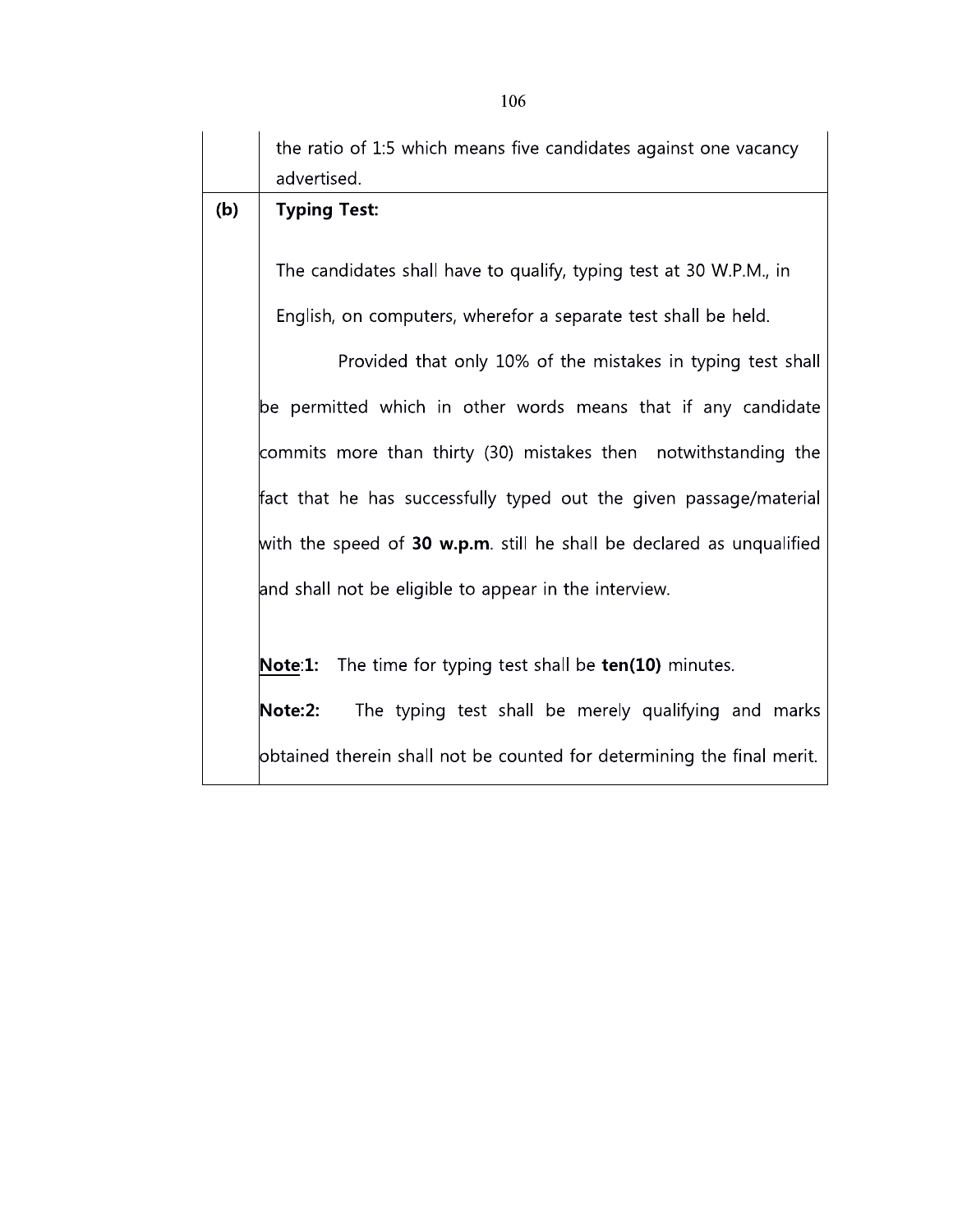| (c)        |                   |                                                                                                                                                             |                                |  |  |  |
|------------|-------------------|-------------------------------------------------------------------------------------------------------------------------------------------------------------|--------------------------------|--|--|--|
|            | (i)               | General<br>Knowledge/General<br>Awareness                                                                                                                   | 4 Marks.                       |  |  |  |
|            | (iii)             | Experience                                                                                                                                                  | 3 Marks                        |  |  |  |
|            | (iii)             | <b>Educational Qualification</b>                                                                                                                            | 3 Marks                        |  |  |  |
|            | Total:            | 10 marks                                                                                                                                                    |                                |  |  |  |
| (d)<br>(e) |                   | Final Merit list shall be drawn on the basis of written test as<br>well as interview.<br>Criterion for Awarding marks for Educational Qualification         |                                |  |  |  |
|            | (i)               | Any Diploma in Computers from I.T.I. or<br>equivalent                                                                                                       | 1 mark                         |  |  |  |
|            | (ii)              | Bachelor Degree in Computers/P.G.<br>Diploma in Computers                                                                                                   | 2 marks                        |  |  |  |
|            | (iii)             | Any Master Degree and above                                                                                                                                 | 3 marks                        |  |  |  |
| (f)        |                   | <b>Criterion for Awarding marks for Experience</b>                                                                                                          |                                |  |  |  |
|            | (i)               | One year                                                                                                                                                    | $\frac{1}{2}$ mark             |  |  |  |
|            | (ii)              | Two years                                                                                                                                                   | 1 mark                         |  |  |  |
|            | (iii)             | Three years                                                                                                                                                 | $1\frac{1}{2}$ mark<br>2 marks |  |  |  |
|            | (iv)<br>(v)       | Four years<br>Five years                                                                                                                                    | $2\frac{1}{2}$ marks           |  |  |  |
|            | (v <sub>i</sub> ) | Six<br>years                                                                                                                                                | 3 marks                        |  |  |  |
|            | post              | Note: The experience of working on any Clerical post with<br>practical experience of working on computers or on higher<br>working<br>Networking<br>or<br>as | Engineer/Desktop               |  |  |  |